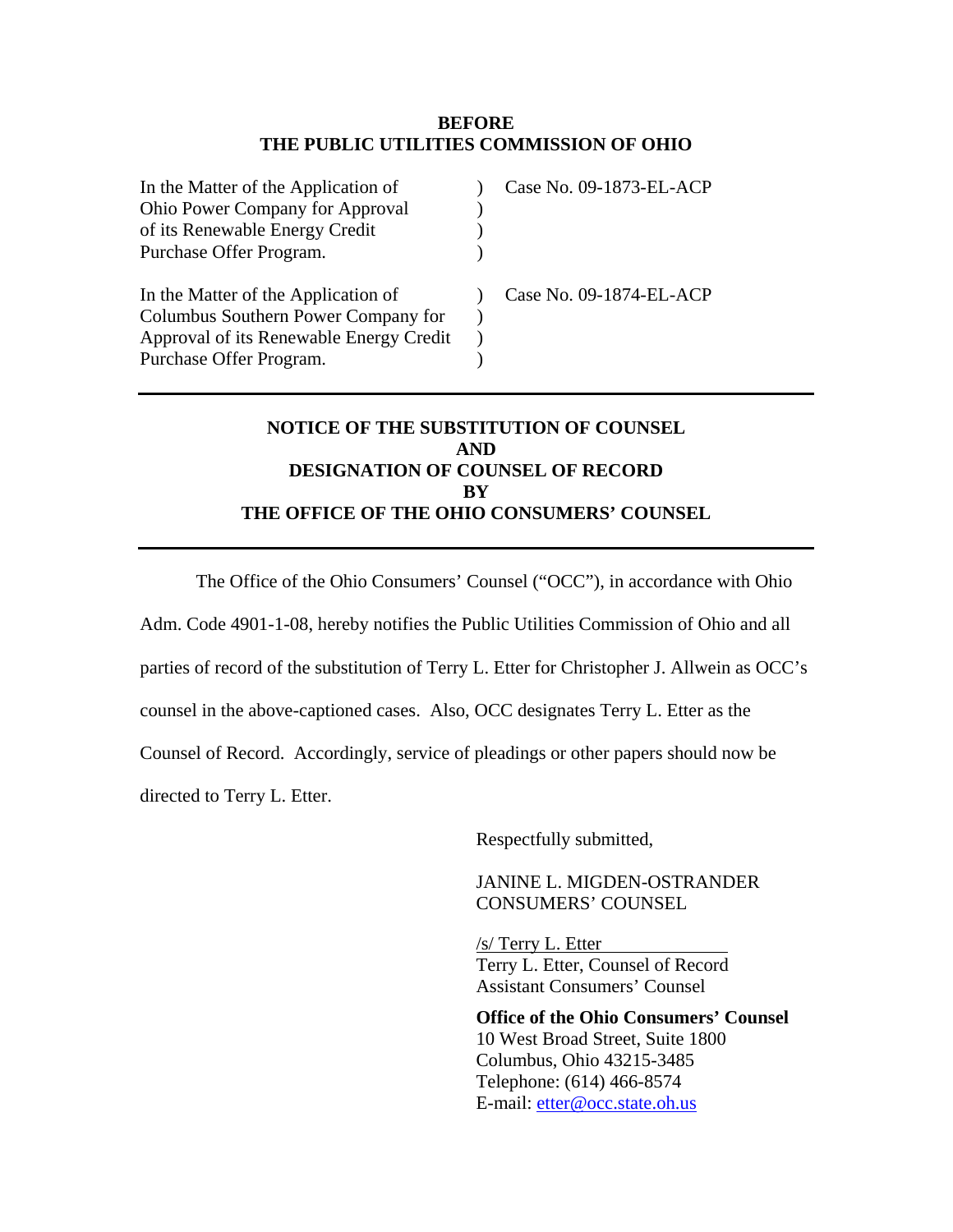## **CERTIFICATE OF SERVICE**

The undersigned hereby certifies that he has served a copy of the foregoing

Notice of Substitution of Counsel and Designation of Counsel of Record on the following

counsel, via regular U.S. Mail Service, postage prepaid, this  $13<sup>th</sup>$  day of July 2011.

/s/ Terry L. Etter Terry L. Etter Assistant Consumers' Counsel

### **SERVICE LIST**

Steven T. Nourse Matthew J. Satterwhite American Electric Power Service Corp. 1 Riverside Plaza, 29<sup>th</sup> Floor Columbus, Ohio 43215 [stnourse@aep.com](mailto:stnourse@aep.com) [mjsatterwhite@aep.com](mailto:mjsatterwhite@aep.com)

Samuel C. Randazzo McNees Wallace & Nurick, LLC 21 East State Street,  $17<sup>th</sup>$  Floor Columbus, Ohio 43215 [sam@mwncmh.com](mailto:sam@mwncmh.com)

*Counsel for Industrial Energy Users-Ohio* 

*Counsel for Columbus Southern Power Company and Ohio Power Company* 

Thomas W. McNamee Assistant Attorney General Public Utilities Commission of Ohio 180 East Broad Street Columbus, Ohio 43215 [thomas.mcnamee@puc.state.oh.us](mailto:thomas.mcnamee@puc.state.oh.us)